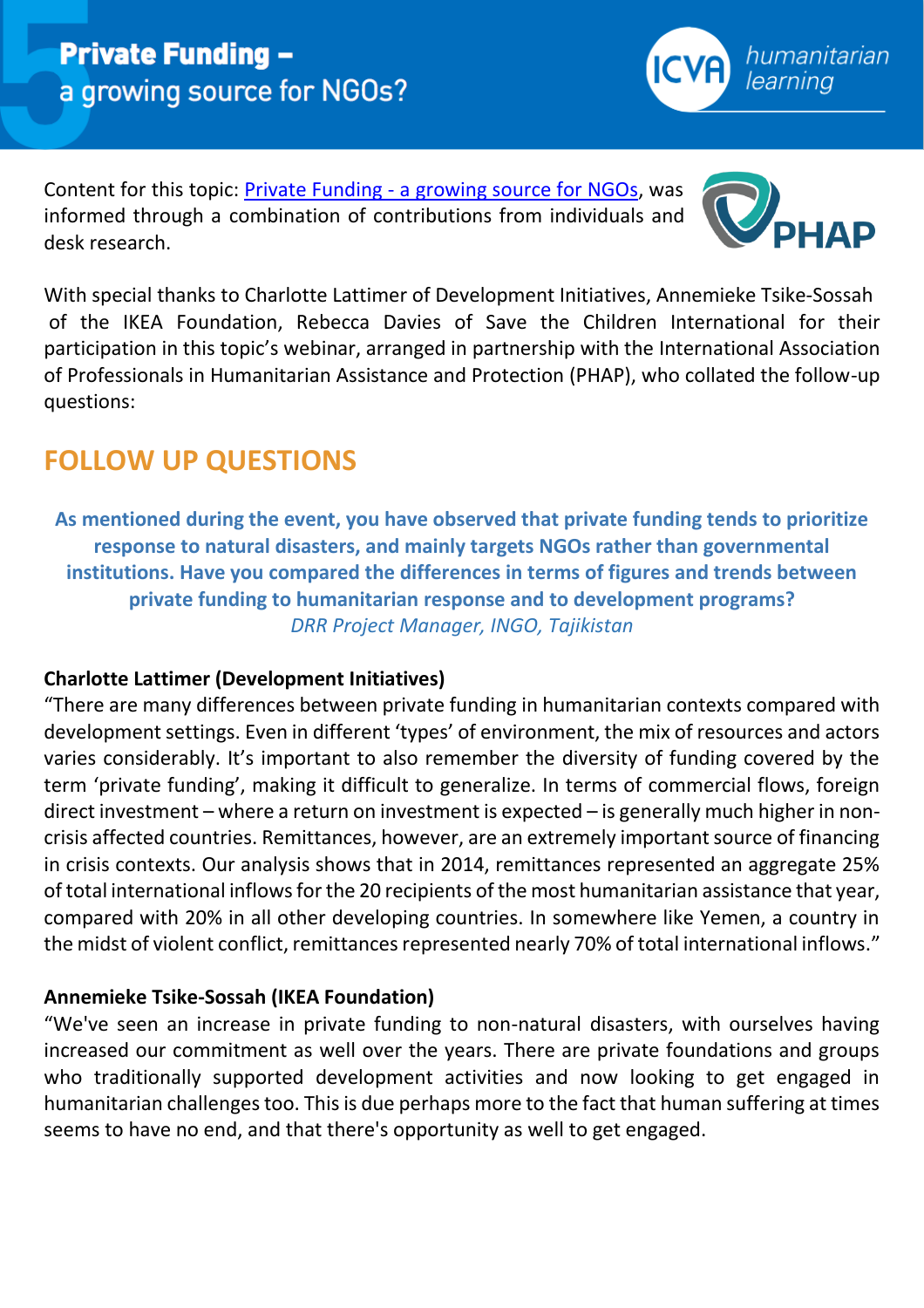For instance, the Syria crisis in particular has brought about the heightened urgency to look for solutions for children who are hard to reach or out of school for a too long period of time, even though we have large amounts of children elsewhere who've never been to school and are located in also unstable environments since birth. Yet solutions at scale have been rolled out much slower for those groups of children.

It's necessity, interconnectedness, and opportunity that brings more private sector actors into the fold, and hopefully can add value to responses and programs for people, wherever they are."

## **Do we know why the Syria crisis attracted so much private funding compared to other crises in armed conflict contexts?** *Consultant, Academia, UK*

## **Charlotte Lattimer (Development Initiatives)**

"We can only speculate about the reasons behind the high levels of private funding for the Syria crisis compared with other conflict-driven emergencies. Most likely, high media attention to the Syria crisis has contributed as well as more active and successful fundraising campaigns by UN agencies and NGOs, directly targeting private donors for support. A whole set of factors has most likely contributed."

**How do you think private sector donors see their role evolving in the current humanitarian climate, in which available funds are not enough and States are considering withdrawing from their traditional funding commitments (e.g. UK and US)? Are they seeing their emerging role as a business opportunity or as a true corporate social responsibility?** *Director, Think Tank, Switzerland*

## **Charlotte LAttimer (Development Initiatives)**

"Again, given the diversity of funding flows and stakeholders covered by the term 'private sector donors', it's difficult to generalize. Different actors will respond differently to the evolving humanitarian landscape. 'Traditional' humanitarian actors – including government donors, UN agencies and NGOs – should continue to demonstrate the need for principled humanitarian action and the need for investments that are in the interests of crisis-affected populations."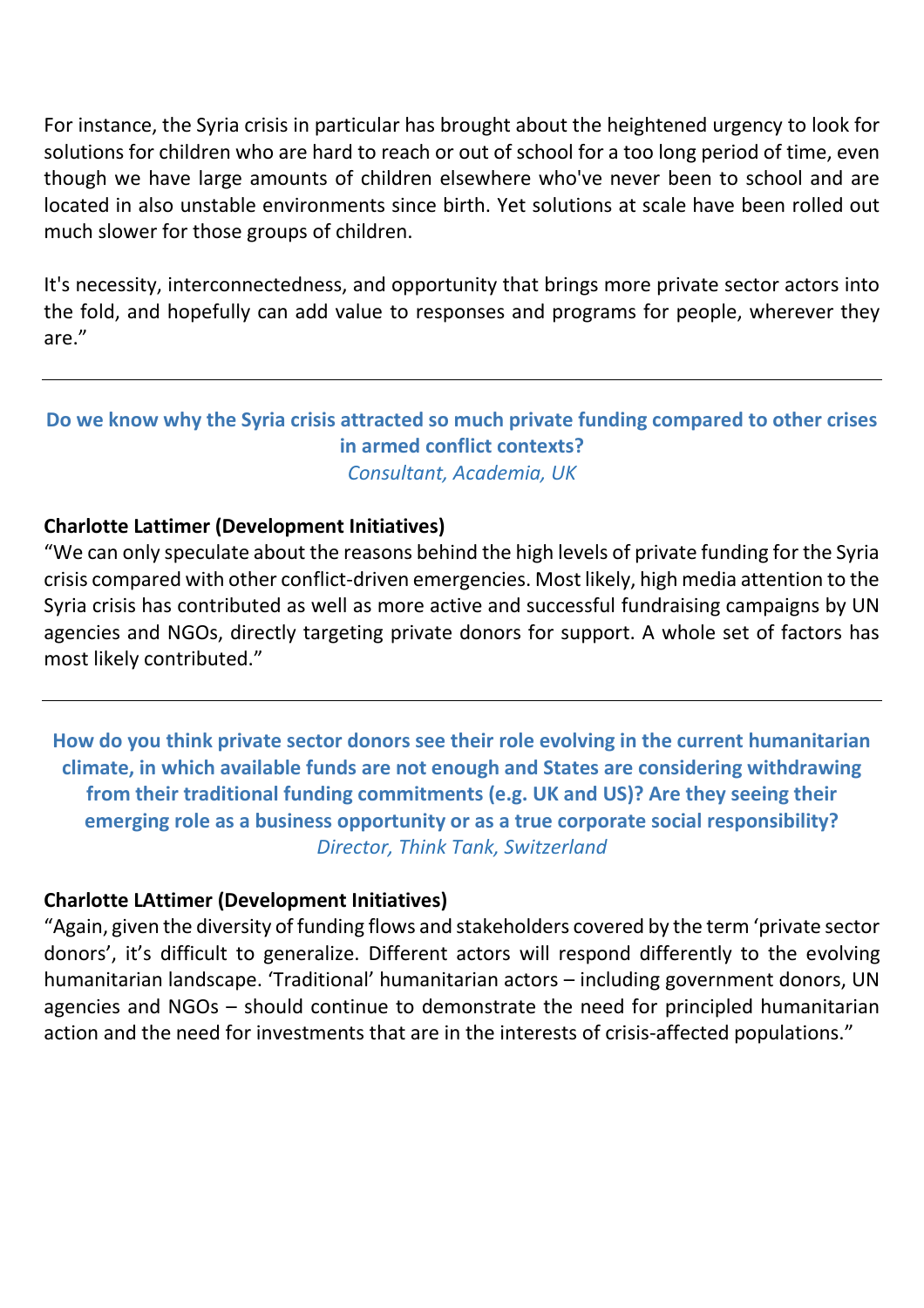#### **Annemieke Tsike-Sossah (IKEA Foundation)**

"There are different reasons for private sector to get involved in addressing social and humanitarian challenges, and is partly dependent on the structure they use. IKEA Foundation, by the way it's set up, is already beyond corporate social responsibility, and is driven by its own mission - that of supporting children and their families with opportunities to create a future for themselves. We're not connected to the business other than sharing the same values and belief that children should be in a safe home. We consider ourselves complimentary to the business in this. IKEA business can still engage with their local communities, which you could classify as CSR, such as in-kind donations of IKEA furniture and toys to a children's hospital. Furthermore, they have a much larger Sustainability Group that safeguards human rights through supply chain, retail and trading activities they do, not even seeing it as CSR, but common business sense.

What we see is that more private sector actors are looking to go beyond CSR and even remove business objectives as such from reasoning to engage. Of course, when affiliated with a business, you want to leverage what's made that business great, such as creating a home, or connecting people. With the realization we're all connected and issues such as largedisplacement of people likely to continue, we recognize we all need to contribute to improve how such social and humanitarian challenges are addressed. Hopefully we're able to influence through the larger IKEA family's engagement in social and humanitarian challenges that there can be multiple ways through which private sector can engage in a true sense, and that private sector should not always be seen as having a capitalist mission pur sang. Applying business principles and for-profit structures in addressing social and humanitarian challenges can sometimes prove a way for people to no longer depend on external aid and start building their own lives - and homes - again."

## **How do you take into account the expectations of private donors and engage them in your work when those donors are individuals? How is this reflected in your fundraising strategies?** *Security Director, INGO, Jordan*

## **Rebecca Davies (Save the Children International)**

"Research shows that donors expect three things: 1) prompt recognition of their gift; 2) reassurance that their gifts would be used for a specific purpose; and, sometime between gift acknowledgement and the next ask, 3) measurable results of their gifts at work. On top of that, the fundraising strategy should include mapping a donor journey over the year so the experience of their giving is ongoing and not just transactional."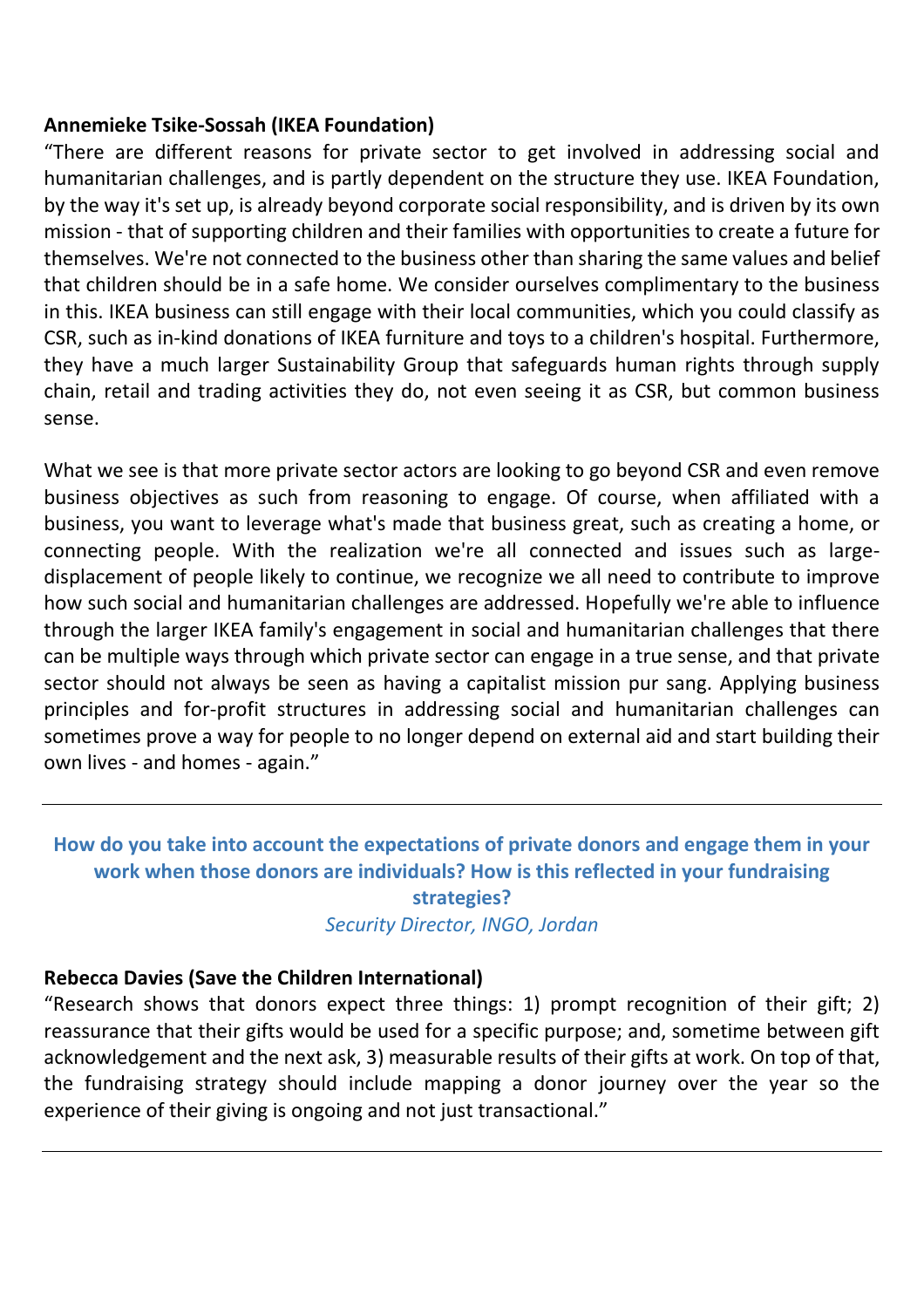## **Any suggestions on how can we improve and ensure accountability of funding from the private sector?** *Founder, INGO, Switzerland*

#### **Charlotte Lattimer (Development Initiatives)**

"There has been increased attention recently on the role of the private sectors and its support for humanitarian action. Private sector contributions take many forms – from mobile communications to logistics providers, as well as investments in new forms of technology that support humanitarian action. It is not always possible to measure these contributions financially, but we do need to find a way of encouraging and supporting private sector actors to make their support visible. They should be held to the same accountability criteria as government donors. That should begin with publishing information on the support that they provide in a standardized format, such as the International Aid Transparency Initiative (IATI) Standard; and reporting to common systems such as UN OCHA's Financial Tracking Service (FTS). Their contributions will then be counted alongside those of government donors."

#### **Do you know any existing or emerging examples of private donors engaging in multi-year funding?** *Intern, United Nations, United States*

#### **Charlotte Lattimer (Development Initiatives)**

"I cannot give specific examples of multi-year funding from foundations, trusts or companies. However, funding from individuals is usually flexible enough to be programmed with a multiyear approach."

#### **Annemieke Tsike-Sossah (IKEA Foundation)**

"The IKEA Foundation works only with multi-year funding, except for emergency funding that's dedicated to the first 3 months after an emergency. And we believe more funders should do so, and hope to leverage by our work of working that others will work similarly too."

**How important is it for a corporate philanthropic institution like IKEA Foundation to reduce bureaucracy with NGO partners in terms of funding procedures and reporting? Currently, there are many discussions on the need to harmonize and simplify reporting requirements by governmental institutions - in your opinion, is the private sector providing an alternative, more flexible way of working in the humanitarian sector?** *Program Officer, Governmental agency, El Salvador*

**Annemieke Tsike-Sossah (IKEA Foundation)**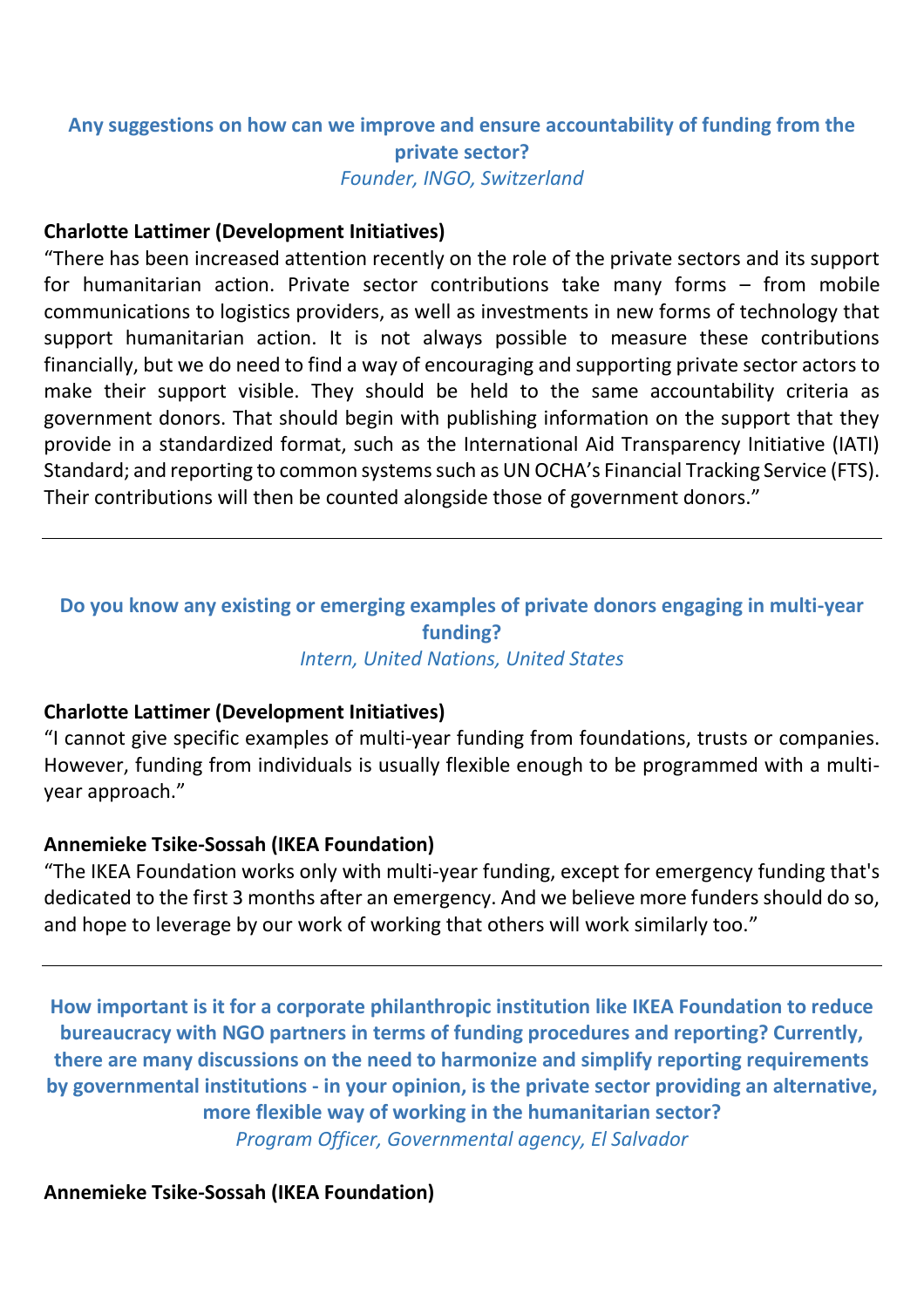"IKEA Foundation is applying simplicity in procedures and reporting requirements, and are constantly learning and evaluating whether these formats still provide us with the needed information. We've started using a grants management system with the ability to track impact much better, so we do need organizations to apply and report on progress through that system, and by doing so, respond to questions that are pre-positioned. We've already learned these formats are more difficult to use by research groups for instance, and we know our concept note format is perhaps on the lengthy side. So we're getting our teams together and tweak what needs tweaking.

We also believe we offer a more flexible and easy way of reporting, and are more interested in the impact, and what obstacles the organizations face. We're therefore not using log frames as they can become very static and no longer as relevant as the project gets on.

The questions we have for organizations want to understand a few basic things: what is the problem you're trying to address, what's different to how you're trying to address it, and what will be your impact. Also, we're applying a relatively low-entry organizational assessment, that does not require certain number of audited years in cases of start-ups for instance, or for smaller, local organizations.

We believe in leadership and having the right people on the team, and we can help an organization grow to be able to fulfill heavier requirements as time goes on. By moving away from heavy log frames and financial procedures as such, and ensuring we have a trust relationship with that organization that grows over time, we can hopefully show that not all good efforts and impactful activities come in via heavy reporting requirements. We also have a relatively small team, which gives a small decision-making matrix for approval, so there's almost no bureaucracy. Even in that, we have to ensure everyone uses their time as best as possible, and we place autonomy and trust with those eventually responsible for running the project management and its results at our end. Hopefully we can influence this way how organizations can apply for funding and report on their progress."

## **Does the IKEA Foundation work with all types of NGOs?** *Project Assistant, local NGO, Cameroon*

## **Annemieke Tsike-Sossah (IKEA Foundation)**

"Our policies don't necessarily prevent us from engaging with any type of NGO. That doesn't mean we already do collaborate with all kinds of organizations. However, we are increasingly looking at the best placed organizations or entities to each respond. And these come in all shapes and sizes. We do care about scale, but scale can also come through a small organization if they provide that gap, or link all other elements, thereby supporting social change at local, regional or national scale."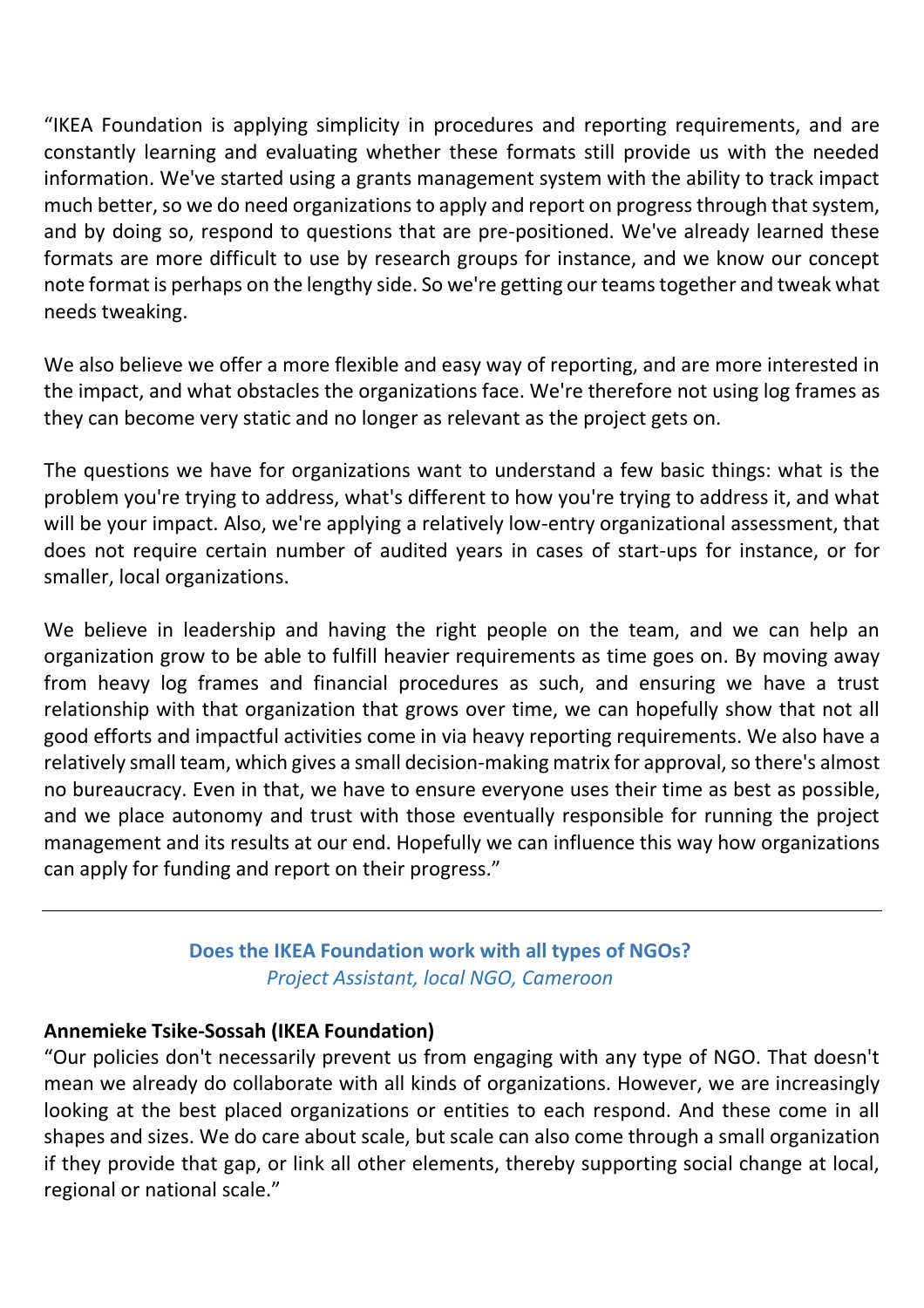**It would be great if IKEA Foundation could fund more local and national actors instead of big organizations who are already able to raise funds by other means. Local organizations do not have the same possibilities. How can IKEA Foundation help local and national organizations strengthen their capacities?** *Founder, INGO, Switzerland*

#### **Annemieke Tsike-Sossah (IKEA Foundation)**

"Absolutely, we're learning about NGOs in countries of focus. We'll also continue to work with larger partners if we believe there is an added-value, as they are important for global learning and funding streams. It's important to realize that we currently learn about local or national organizations through our contacts with larger organizations, so smaller NGOs need to be prepared for being more visible through bigger NGOs as well.

When we've established a conversation with a local or national NGO, part of that discussion is around their organizational strengths. And this could take different shapes. If the social issue they're trying to resolve can be done only via subsidies or grants only, we have a conversation around donor diversification, in which the Foundation also plays a part and needs to talk to other donors as a reference as to why we would consider funding them. If the social issue can be (partially) addressed through a social business modality, we'll have the conversation around what's necessary to get to that sustainability point. Of course, all this also relates to the legal set-up of the organization and whether they can take loans for instance. But then it's also about our ability to provide funding for the organization, to attract people that can help contributing to that funding stream."

**What changes have you seen in the tone and design of fundraising messages? Some organizations argue that the "Case Example Syndrome" should be avoided, for instance, using message such as "This Is Mary. Mary..." in order to reduce stereotypes of the Global** 

**South.** *Volunteer, INGO, UK*

#### **Rebecca Davies (Save the Children International)**

"There's not been much change at all. Donors respond to individual stories of need, not statistics. Informed consent by the subject in the pictures (or his or her parent/ guardian) is essential before publishing any images. Further, new research in beneficiary perception shows that beneficiaries by and large want the world to know and see their story, if it can help alleviate their and their community's adverse circumstances."